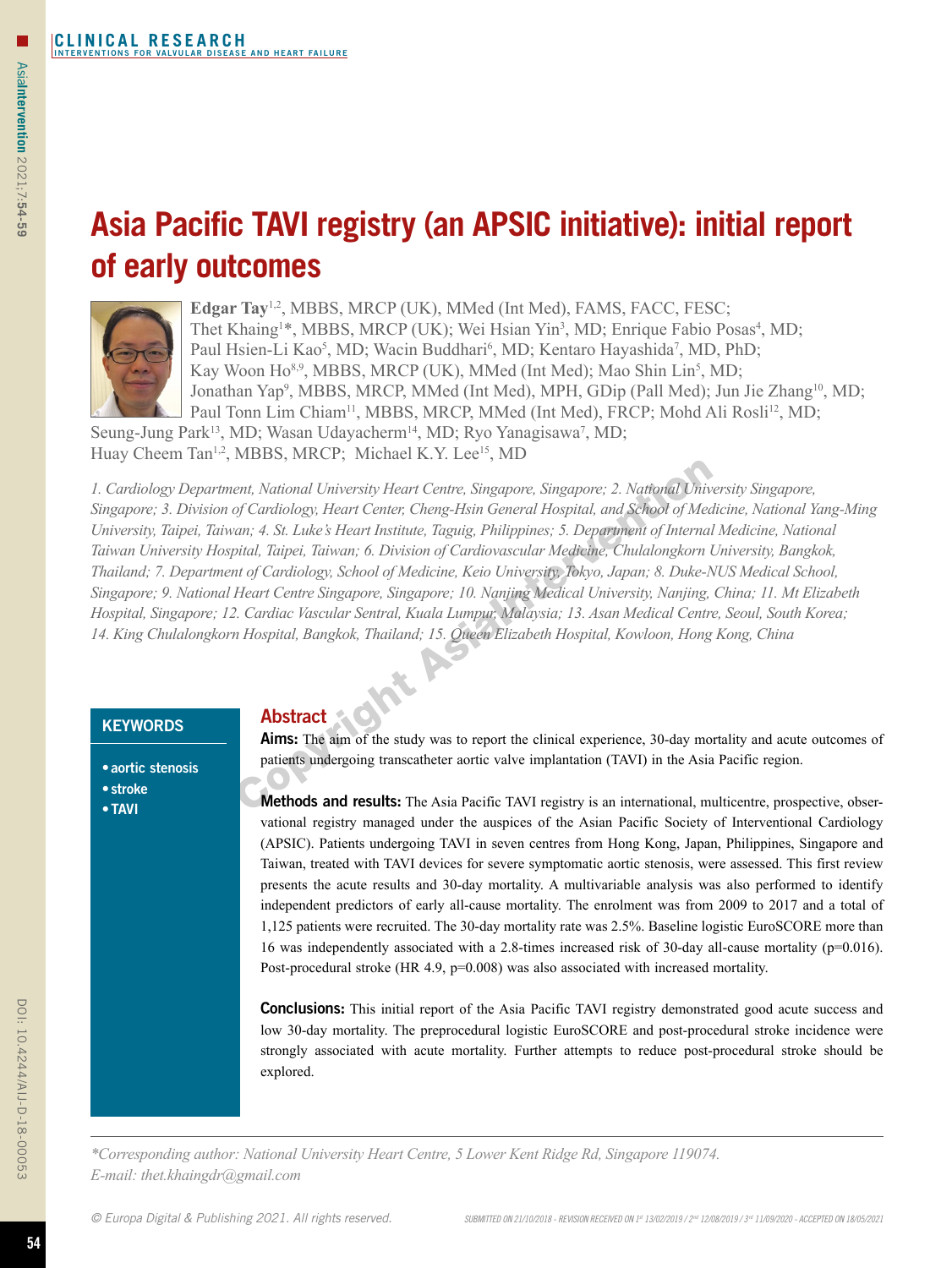# **Abbreviations**

| AKI          | acute kidney injury                                |
|--------------|----------------------------------------------------|
| <b>APSIC</b> | Asian Pacific Society of Interventional Cardiology |
| AS           | aortic stenosis                                    |
| ASE          | American Society of Echocardiography               |
| <b>CABG</b>  | coronary artery bypass graft                       |
| <b>CVA</b>   | cerebrovascular accident                           |
| <b>ESRD</b>  | end-stage renal disease                            |
| gSEM         | generalised structural equation model              |
| <b>NUHCS</b> | National University Heart Centre Singapore         |
| <b>NYHA</b>  | New York Heart Association                         |
| PCI          | percutaneous coronary intervention                 |
| <b>PPM</b>   | permanent pacemaker                                |
| <b>SAVR</b>  | surgical aortic valve replacement                  |
| <b>STS</b>   | Society of Thoracic Surgeons                       |
| <b>TAVI</b>  | transcatheter aortic valve implantation            |
| <b>TVT</b>   | transcatheter valve therapy                        |
| <b>VARC</b>  | Valve Academic Research Consortium                 |

# Introduction

The Asian population is growing and nearly four billion people live in Asia. Health care in Asia has been evolving rapidly over the last few decades and is influencing the life expectancy of its population. In fact, contemporary data indicate that the ageing population in Asia is growing as much as its economy **(Figure 1)**<sup>1</sup> . This suggests that aortic valve stenosis rates may also increase over time. Although transcatheter aortic valve implantation (TAVI) has been demonstrated clearly to be an effective treatment in severe aortic stenosis (AS) patients at intermediate to high risk for surgical aortic valve replacement (SAVR), uptake of the TAVI procedure in Asia compared with its population is  $low<sup>2-4</sup>$ . This therapy, however, is anticipated to grow substantially in the coming years. The Asian Pacific Society of Interventional Cardiology (APSIC) supported the establishment of this registry to chart prospectively the outcomes and uptake of TAVI in the Asia Pacific region.

**Editorial, see page 15**

# **Methods**

The current Asia Pacific registry includes 14 centres and recruitment is ongoing. This current analysis includes data from seven sites in Hong Kong, Japan, Philippines, Singapore and Taiwan. The procedures were carried out between 2009 and 2017. Data were collected from each study site and then sent via web-based case report forms (CRF) to the National University Heart Centre Singapore (NUHCS) Cardiovascular Research Institute for collation and analysis. The ethics committees of the participating centres approved data collection. At some sites, patients' informed consents were collected. Patient selection, procedure protocol and post-procedural care were performed according to local practice.

# DATA AND DEFINITIONS

Preoperative baseline and outcome data were collected based on a uniform reporting template (CRF) and standardised definitions.

Postoperative outcomes were defined according to the updated Valve Academic Research Consortium (VARC-2) definitions<sup>5</sup>. The 30-day postoperative mortality is defined as all deaths that occurred within 30 days from the procedure.

The echocardiographic measurements were carried out according to the American Society of Echocardiography (ASE) guidelines<sup>6,7</sup>.



**Figure 1.** *World Health Chart.*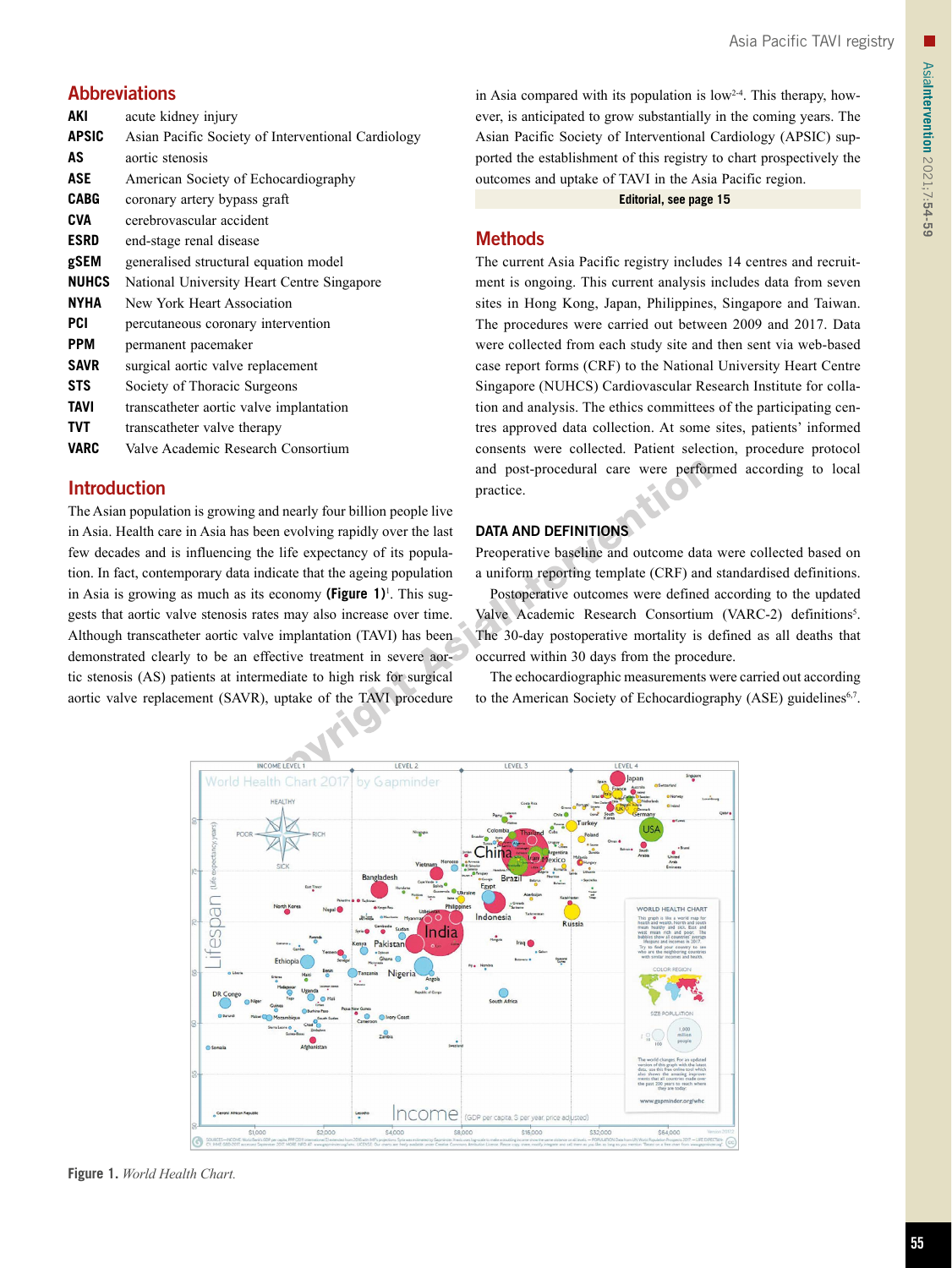#### STATISTICAL ANALYSIS

Data are presented as frequency/percentages and mean±standard deviation, depending on the nature of the data. Confirmatory analysis of 30-day mortality was performed with logistic regression in the context of a generalised structural equation model (gSEM). The advantage of using the gSEM framework was that both analyses could be performed in one single framework. A backward elimination procedure (removal p>0.05) was also incorporated for model selection. Analyses were performed using Stata MP version 14 (StataCorp, College Station, TX, USA); all statistical tests were conducted at a 5% level of significance.

# **Results**

#### STUDY POPULATION

The study population comprises 1,125 patients enrolled from February 2009 to December 2017. Mean age was 79.9±8.1 years; 48.5% were male. Mean logistic EuroSCORE was 20.4±16.7; mean Society of Thoracic Surgeons (STS) score was 7.1±6.2. The New York Heart Association (NYHA) functional class was I (12.6%), II (36.3%), III (40.7%) and IV (10.2%). Preoperative clinical variables of the patients are listed in **Table 1**.

#### BASELINE ECHOCARDIOGRAPHIC PARAMETERS

All the patients underwent preoperative echocardiographic examination and baseline data were collected. The mean baseline transaortic gradient was 50.7±20.8 mmHg and the aortic valve area  $0.83 \pm 0.57$  cm<sup>2</sup>. There were 32 patients  $(2.8\%)$  with concomitant severe aortic regurgitation and 68 patients (6%) had a bicuspid aortic valve. The mean left ventricular ejection fraction (LVEF) was  $50.7\pm15\%$  and a significant percentage (34.8%) had pulmonary hypertension based on echocardiographic measurement of pulmonary artery systolic pressure (PASP). Preoperative baseline echocardiographic data are listed in **Table 1**.

#### PROCEDURE DATA

The access routes included transfemoral, 910 (80.9%), transaortic, 11 (1%) and trans-subclavian, 6 (0.5%). The remaining 72 (6.4%) were performed via the transapical access. The most common valve platform used was the balloon-expandable valve and the most commonly used valve size was 26 mm. The post-procedure mean transaortic pressure gradient was 10.7±7.0 mmHg, while the mean post-procedure aortic valve area improved significantly  $(1.7\pm0.4 \text{ cm}^2)$ . In this registry, 70.5% received first-generation TAVI devices and 29.5% received later-generation TAVI devices. The 30-day mortality rate of first-generation devices was 3.5% and that of later-generation devices was 1.1%.

#### THIRTY-DAY MORTALITY

All cause 30-day mortality was 2.5%. The causes of 30-day mortality are listed in **Figure 2**. The most common cause of death was cardiovascular (71.4%). The majority of the patients (68%) had a history of ischaemic heart disease, and 32% had a history of cerebrovascular accident. Based on the postoperative echocardiography,



**Figure 2.** *Causes of 30-day mortality.*

17% of patients had moderate paravalvular regurgitation and 7% had mild paravalvular regurgitation. Based on the timeline, we also arbitrarily divided mortality outcomes into two groups, TAVI before 2014 and TAVI after 2014. The 30-day mortality before 2014 was 4.7% and it improved to 1.9% after 2014.

#### ACUTE PROCEDURAL OUTCOME

The 30-day outcomes of acute kidney injury (AKI), stroke, major vascular complications and major bleeding, defined according to VARC-2, are presented in **Figure 3**. In this registry, AKI occurred in 77 patients (6.8%). In fact, AKI was the most common complication, followed by major vascular complications (5.8%, n=65). Stroke occurred in 14 patients (1.2%) and one-year mortality in stroke patients was high (35%, n=5). The permanent pacemaker (PPM) implantation rate at 30 days was 10.6% (n=119). Paravalvular regurgitation after TAVI was trivial in 135 patients (12.0%), mild in  $184$   $(16.4\%)$ , moderate in  $74$   $(6.6\%)$  and severe in 1 patient  $(0.1\%)$ . There was 0.58%, 0.67% and 0.85% of coronary occlusion, aortic root rupture and emergency valve-in-valve, respectively. In this registry, the rate of major vascular complications from transfemoral access was 4.9% and from other access sites was 11.2%.

#### ONE-YEAR ALL-CAUSE MORTALITY

The one-year all-cause mortality rate among the post-TAVI patients was 8.8%.



**Figure 3.** *Acute outcomes of post-TAVI patients.*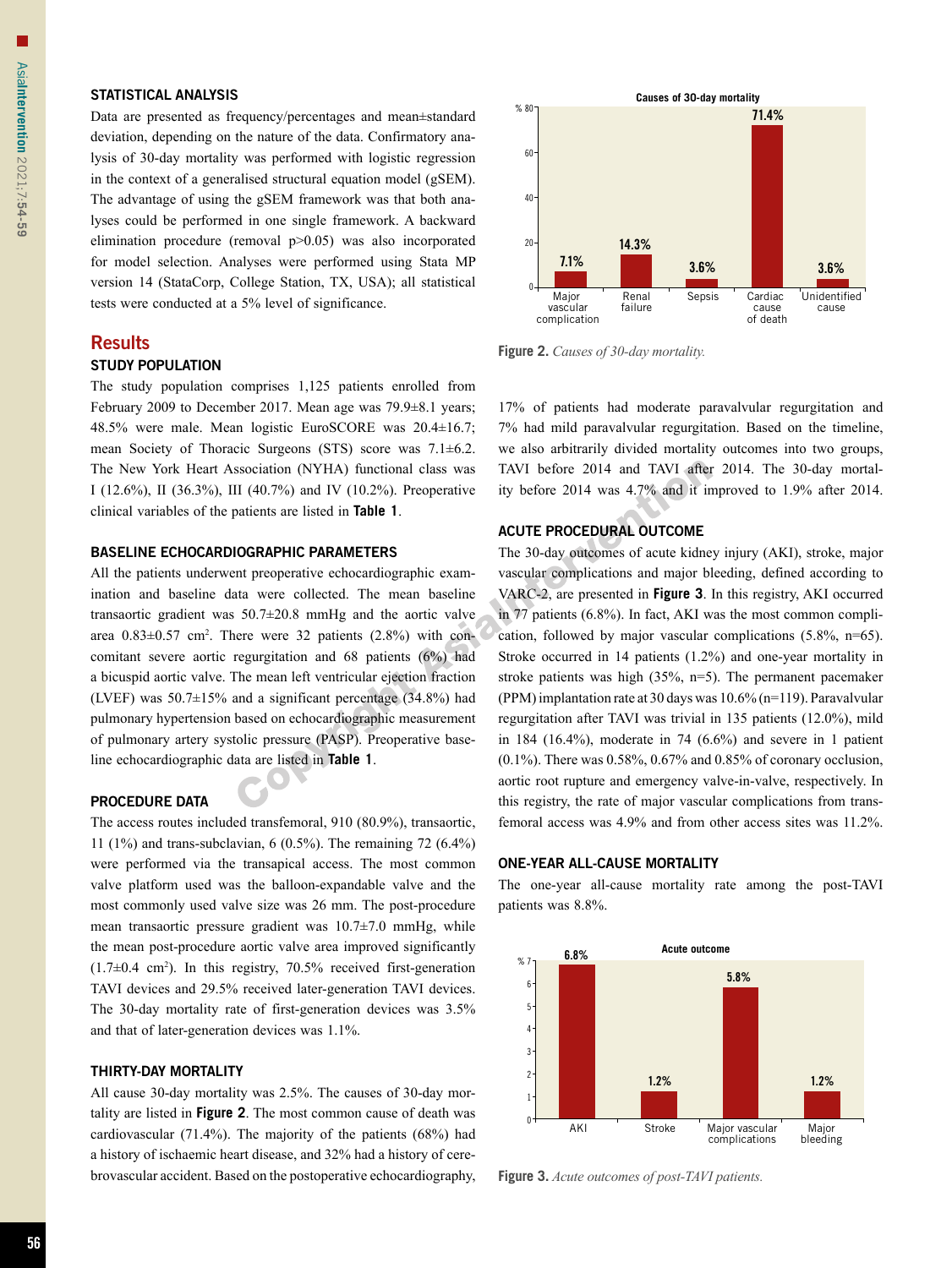#### **Table 1. Baseline characteristics, echocardiographic and procedure data.**

|                                    | <b>Baseline characteristics</b> | Mean $\pm$ SD/n $(\%)$ |
|------------------------------------|---------------------------------|------------------------|
| Age, years                         |                                 | $79.9 + 8.1$           |
| Male gender                        |                                 | 546 (48.5)             |
| Female gender                      |                                 | 579 (51.5)             |
| STS score, %                       |                                 | $7.1 \pm 6.2$          |
| STS score less than 4              |                                 | 297 (26.4)             |
| Logistic EuroSCORE, %              |                                 | $20.4 \pm 16.7$        |
| <b>NYHA</b> functional             | I                               | 142 (12.6)             |
| class                              | П                               | 408 (36.3)             |
|                                    | Ш                               | 458 (40.7)             |
|                                    | IV                              | 115 (10.2)             |
| Coronary artery disease            |                                 | 617 (54.8)             |
| Previous CABG                      |                                 | 144 (12.8)             |
| <b>Previous PCI</b>                |                                 | 373 (33.2)             |
| Previous valve surgery             |                                 | 61(5.4)                |
| Cerebral vascular disease          |                                 | 123 (10.9)             |
| Peripheral arterial disease        |                                 | 266 (23.6)             |
| Chronic pulmonary disease          |                                 | 315 (28)               |
| Diabetes mellitus                  |                                 | 415 (36.9)             |
| Hypertension                       |                                 | 866 (77)               |
| Hyperlipidaemia                    |                                 | 679 (60.4)             |
| Chronic kidney disease             |                                 | 535 (47.6)             |
| <b>ESRD</b>                        |                                 | 68 (6)                 |
| <b>Echocardiographic data</b>      |                                 |                        |
| Aortic valve area, cm <sup>2</sup> |                                 | $0.83 \pm 0.57$        |
| Mean pressure gradient, mmHg       |                                 | $50.7 \pm 20.8$        |
| Bicuspid aortic valve              |                                 | 68 (6)                 |
| LVEF, %                            |                                 | $56 + 15$              |
| Degree of aortic                   | None                            | 86 (7.6)               |
| regurgitation                      | <b>Trivial</b>                  | 149 (13.2)             |
|                                    | Mild                            | 454 (40.4)             |
|                                    | Moderate                        | 187 (16.6)             |
|                                    | Severe                          | 32(2.8)                |

| <b>Echocardiographic data</b>                                                                                                                                                                                                                                                                                                                                                      |                                |            |  |  |  |
|------------------------------------------------------------------------------------------------------------------------------------------------------------------------------------------------------------------------------------------------------------------------------------------------------------------------------------------------------------------------------------|--------------------------------|------------|--|--|--|
| Pulmonary hypertension                                                                                                                                                                                                                                                                                                                                                             |                                | 392 (34.8) |  |  |  |
| one-year follow-up                                                                                                                                                                                                                                                                                                                                                                 | Number of patients who reached | 463 (41)   |  |  |  |
| <b>Procedure data</b>                                                                                                                                                                                                                                                                                                                                                              |                                |            |  |  |  |
| Implanta-<br>tion<br>approach                                                                                                                                                                                                                                                                                                                                                      | Transfemoral access            | 910 (91.1) |  |  |  |
|                                                                                                                                                                                                                                                                                                                                                                                    | Transapical access             | 72 (7.2)   |  |  |  |
|                                                                                                                                                                                                                                                                                                                                                                                    | Transaortic access             | 11(1.1)    |  |  |  |
|                                                                                                                                                                                                                                                                                                                                                                                    | Trans-subclavian               | 6(0.6)     |  |  |  |
| Valve size, mm                                                                                                                                                                                                                                                                                                                                                                     |                                |            |  |  |  |
| 20                                                                                                                                                                                                                                                                                                                                                                                 |                                | 12(1.1)    |  |  |  |
| 21                                                                                                                                                                                                                                                                                                                                                                                 |                                | 4(0.4)     |  |  |  |
| 23                                                                                                                                                                                                                                                                                                                                                                                 |                                | 343 (30.5) |  |  |  |
| 25                                                                                                                                                                                                                                                                                                                                                                                 |                                | 27 (2.4)   |  |  |  |
| 26                                                                                                                                                                                                                                                                                                                                                                                 |                                | 379 (33.7) |  |  |  |
| 27                                                                                                                                                                                                                                                                                                                                                                                 |                                | 25 (2.2)   |  |  |  |
| 29                                                                                                                                                                                                                                                                                                                                                                                 |                                | 222 (19.7) |  |  |  |
| 31                                                                                                                                                                                                                                                                                                                                                                                 |                                | 40 (3.6)   |  |  |  |
| 34                                                                                                                                                                                                                                                                                                                                                                                 |                                | 8(0.7)     |  |  |  |
| <b>Valve ID</b>                                                                                                                                                                                                                                                                                                                                                                    |                                |            |  |  |  |
| CoreValve                                                                                                                                                                                                                                                                                                                                                                          |                                | 219 (19.5) |  |  |  |
| Evolut R                                                                                                                                                                                                                                                                                                                                                                           |                                | 148 (13.2) |  |  |  |
| Lotus                                                                                                                                                                                                                                                                                                                                                                              |                                | 46 (4.1)   |  |  |  |
| Portico                                                                                                                                                                                                                                                                                                                                                                            |                                | 26(2.3)    |  |  |  |
| <b>SAPIEN XT</b>                                                                                                                                                                                                                                                                                                                                                                   |                                | 290 (25.8) |  |  |  |
| <b>SAPIEN 3</b>                                                                                                                                                                                                                                                                                                                                                                    |                                | 90 (8.0)   |  |  |  |
| <b>SAPIEN</b>                                                                                                                                                                                                                                                                                                                                                                      |                                | 57(5.1)    |  |  |  |
| Missing data for aortic regurgitation 217 (19.3%), implantation<br>approach 126 (11.2%), valve ID 249 (22%) and valve size 66 (5.8%).<br>CABG: coronary artery bypass graft; ESRD: end-stage renal disease;<br>LVEF: left ventricular ejection fraction; NYHA: New York Heart<br>Association; PCI: percutaneous coronary intervention; STS: Society of<br><b>Thoracic Surgeons</b> |                                |            |  |  |  |

#### PREDICTORS OF MORTALITY

Preprocedural predictors of 30-day all-cause mortality included risk scores such as the logistic EuroSCORE and the Society of Thoracic Surgeons (STS) score. A baseline logistic EuroSCORE of more than 16 was independently associated with a 2.8-times increased risk of 30-day all-cause mortality (p=0.016). Similarly, an STS score of more than 8 was independently associated with a 5.2-times increased risk of 30-day mortality ( $p<0.001$ ).

The subsequent multivariate analyses were performed without these two composite risk scores in order to identify the specific independent risk factor(s) associated with 30-day mortality. Preprocedural and post-procedural cerebrovascular events were found to be significantly associated with 30-day mortality. Other things being equal, a patient who had suffered from a preprocedural cerebrovascular accident (CVA) could expect his or her odds of early death to be increased by 4.9 times (p=0.005). Similarly, a patient who had post-procedural CVA could expect the odds of early death to be increased by 9.2 times (p=0.008). However, preprocedural CVA was not significantly associated with the occurrence of post-procedural CVA (odds ratio [OR] 1.6, p=0.546). There were only two patients who suffered from preprocedural and post-procedural CVA.

# **Discussion**

This is the first report of the APSIC-sponsored TAVI registry. In summary, we found that acute procedural success in this intermediate to high surgical risk cohort was good. There were reasonably low mortality rates and acceptable complication rates. Importantly, it demonstrated that both the logistic EuroSCORE and STS scores were independent predictors of mortality pre procedure, while cerebrovascular events were independent procedure-related predictors of morbidity and mortality. In this registry, the majority of the patients were female. Even though there have been concerns about the small annulus size in the Asian population, in this registry more than 65% of patients required valve sizes of 26 mm or larger.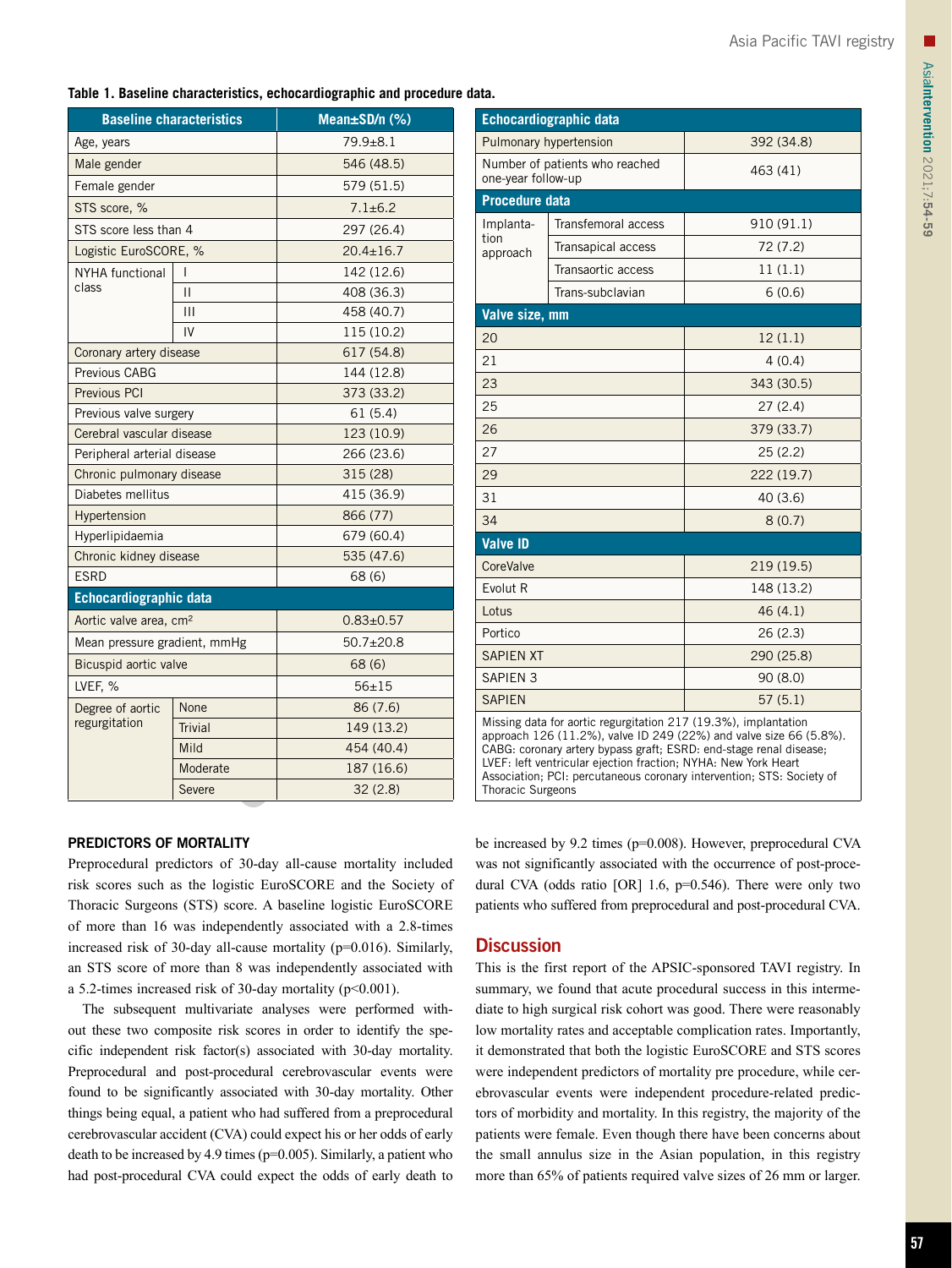In this registry, the proportion of bicuspid aortic valve patients (6%) is lower compared to other Asian sites (e.g., China TAVI registries). This may be related to the average age of this cohort of patients (mean 79 years). It is speculated that the increased number of bicuspid valve patients in the Chinese cohorts may be due to the recruitment of younger patients in their study.

#### COMPARISON TO OTHER PUBLISHED REGISTRIES

This registry is supported and endorsed by the APSIC. This is an important publication which cements the role that APSIC plays in promoting collaborative research.

There are currently two published Asian registries. These are the Asian TAVI registry followed by the Japanese OCEAN-TAVI registry8,9. The unique difference is that this registry will continue to recruit patients from North and also South-East Asian patients. Also, this means that collectively it includes patients who are of more heterogenous ethnicity as well as incorporating varied implant volumes and experience. The early outcomes published in this study are not significantly different from the other two Asian studies thus far. In the patients recruited in this study, mostly second-generation TAVI devices (e.g., SAPIEN XT [Edwards Lifesciences, Irvine, CA, USA] and CoreValve® [Medtronic, Minneapolis, MN, USA]) were utilised, and in only a few patients were very early generation devices utilised. There were also some third-generation devices (Evolut™ R [Medtronic], SAPIEN 3 [Edwards Lifesciences], Lotus™ [Boston Scientific, Marlborough, MA, USA]) used. The patients included were mostly intermediate- to high-risk patients. The low 30-day mortality rates should therefore be compared to more contemporary studies utilising the appropriate generation of devices. **Figure 4** shows that the outcomes compare favourably to other studies with relatively similar baseline risk profiles<sup>9-13</sup>.

#### ROLE OF THE LOGISTIC EUROSCORE OR STS SCORE

There are currently several risk scores being utilised for patients undergoing TAVI. These include the STS/American College of Cardiology (ACC) transcatheter valve therapy (TVT) mortality risk score, EuroSCORE I, EuroSCORE II, STS PROM and German AV score<sup>14</sup>. These scores serve several purposes, two of which are especially important. The first is to predict the 30-day mortality of patients undergoing surgery or TAVI and the second is the ability to compare across other studies. In this study, the traditional logistic EuroSCORE as well as the STS score were utilised to enable comparison across registries. While the logistic EuroSCORE and EuroSCORE II have been validated, with the latter being superior in Chinese patients for valve surgery or coronary artery bypass graft (CABG) surgery, these have not been validated in TAVI patients. This study showed that a logistic EuroSCORE of >16 and STS score >8 could predict mortality in this group of Asian TAVI patients. In the absence of other validated scoring systems, this may be utilised as a preprocedural predictor for contemporary practice.

#### IMPACT OF STROKE

Stroke in this study occurred infrequently (1.2%). It is important to point out that this refers to clinically evident stroke and site-reported stroke. Thus, the true incidence may be higher. It is well established that systematic neurological evaluation by trained neurologists may detect a higher incidence of stroke post TAVI. Despite the low incidence of stroke, the impact of stroke on 30-day mortality is striking. Prior studies have also demonstrated that stroke after TAVI can be devastating. A German study showed a fivefold increase in the 30-day mortality after post-TAVI stroke15. These results mandate that the Asia Pacific TAVI community should focus future attention on this complication. This would require a more in-depth assessment of risks for stroke and assessment of the impact of cerebral protection devices in the Asia Pacific cohort of patients.

#### Limitations

Although standardised reporting was encouraged, techniques and choices of valve were left to the discretion of individual sites. The clinical outcomes were not independently adjudicated, and echocardiographic reporting was not evaluated by a core laboratory. This may have introduced bias into the study. However, the hard



**Figure 4.** *Comparison of outcomes across registries13.*